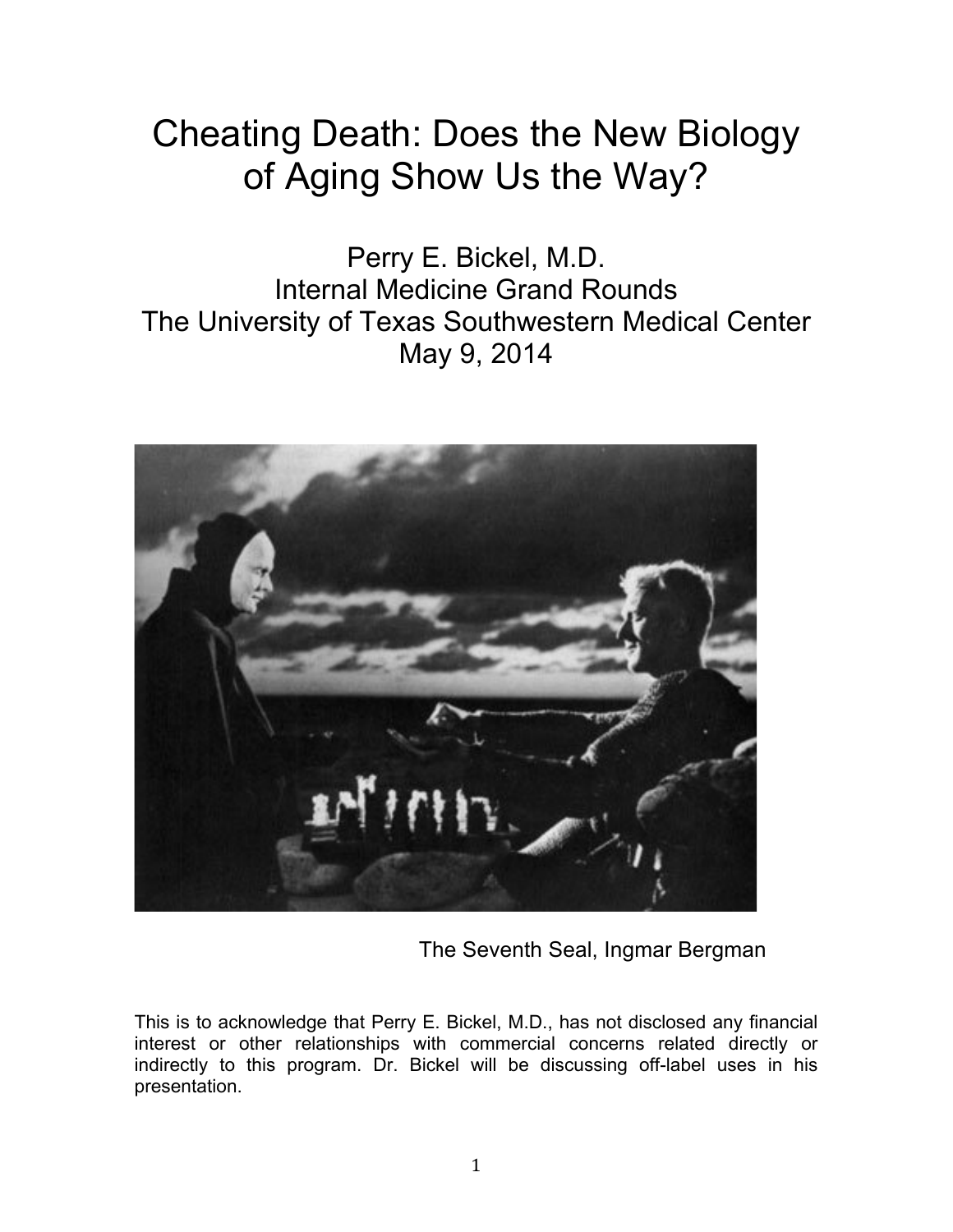**Presenter**: Perry E. Bickel, M.D.

**Rank**: Associate Professor

**Division**: Endocrinology

### **Purpose & Overview**:

To review recent advancements in the molecular mechanisms of aging and in the development of potential anti-aging therapeutics.

### **Objectives**:

- 1. To identify the hallmarks of aging conserved between humans and other species.
- 2. To understand the major nutrient sensing pathways that have been implicated in aging.
- 3. To learn how these pathways are being targeted for the development of anti-aging therapeutics.

## **Biosketch**:

Dr. Perry E. Bickel is an Associate Professor of Medicine and Chief of Endocrinology at UT Southwestern Medical Center. He holds the J. D. & Maggie E. Wilson Distinguished Chair in Biomedical Research and is Director of the Jean D. Wilson Center for Biomedical Research. He received his B.A. in Philosophy from Yale University and his M.D. from the University of Texas Southwestern Medical School at Dallas. He completed his internal medicine residency and endocrinology fellowship at Massachusetts General Hospital. He completed a postdoctoral fellowship at the Whitehead Institute in Cambridge, MA with Harvey Lodish before moving to Washington University School of Medicine for his first faculty position, where he developed a research interest in lipid droplet proteins and their role in the regulation of lipid storage and utilization within cells. In 2007 Dr. Bickel moved to the Brown Foundation Institute of Molecular Medicine at the University of Texas Health Science Center at Houston to lead the development of a new research center in metabolic diseases. Two years ago Dr. Bickel joined the Internal Medicine faculty at UT Southwestern Medical Center, where his lab is focused on the role of the lipid droplet protein perilipin 5/OXPAT in the control of metabolic gene expression. Dr. Bickel's lab has discovered a surprising function of perilipin 5 as an activator of SIRT1 deacetylase activity. SIRT1 features prominently in one of the aging pathways to be discussed in this Grand Rounds.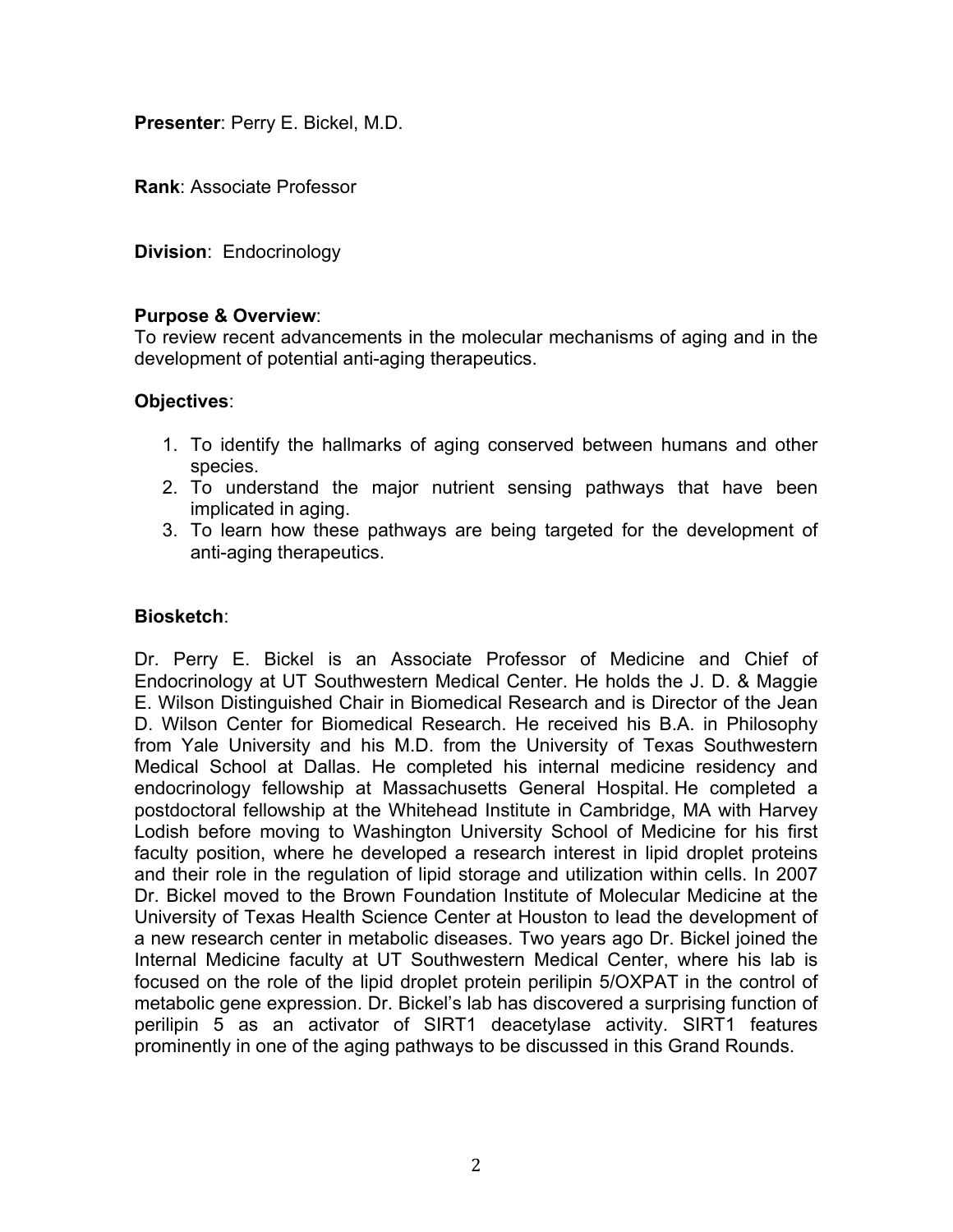Spring and Fall: to a Young Child

Margaret, are you grieving Over Goldengrove unleaving? Leaves, like the things of man, you With your fresh thoughts care for, can you? Ah! as the heart grows older It will come to such sights colder By and by, nor spare a sigh Though worlds of wanwood leafmeal lie; And yet you *will* weep and know why. Now no matter, child, the name: Sorrow's springs are the same. Nor mouth had, no nor mind, expressed What héart héard of, ghóst guéssed: It is the blight man was born for, It is Margaret you mourn for.

Gerard Manley Hopkins (1844-1889)

I am not afraid of death, I just don't want to be there when it happens.

Woody Allen (1935-)

# **Introduction**

The inevitability of aging and death has preoccupied poets like Gerald Manley Hopkins and comedians like Woody Allen. Aging may be defined as the "time-dependent functional decline that affects most living organisms" (Lopez-Otin, 2013). Everyone alive today has a stake in the questions that surround longevity and aging. Can we live longer lives? Can we eliminate or at least delay the diseases and disabilities associated with aging? Can we increase our productive years so we can live independently longer? To answer these questions, to the extent they are answerable, we must achieve a mechanistic understanding of how we age at the molecular, cellular, and organismal levels. No one approach or methodology will suffice. Rather, the effort will require the work of multiple fields, including genetics, physiology, neurobiology, endocrinology, stem cell biology, biochemistry, pharmacology, ethics, economics, political science, and many others. Over the past 30 years, research on model organisms and in human genetics has revealed a new understanding of the biology of aging that points to potential therapeutic targets for the prevention of aging-related diseases and perhaps to the extension of human lifespan. This manuscript will review a selection of the major discoveries in the field that are starting to feed into the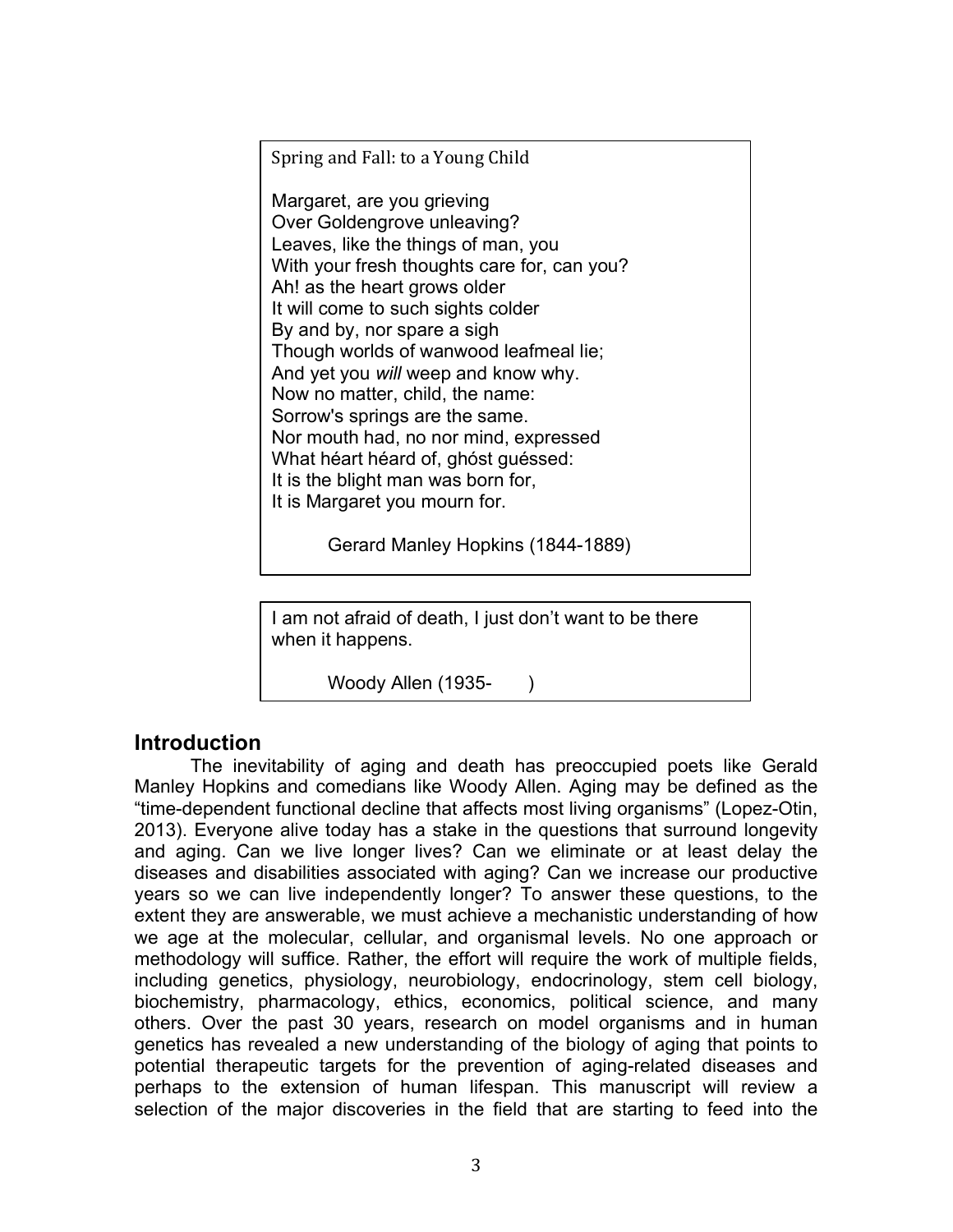pipelines of drug development. I will emphasize the therapeutic target SIRT1, a member of the sirtuin family of NAD<sup>+</sup>-dependent histone deacetylases, because there has arisen much confusion and controversy about its validity as a therapeutic target for aging, and because resveratrol, a natural product activator of SIRT1, is already in wide use by the public as a dietary supplement for its purported anti-aging effects.

## **Historical Background and Definitions**

Life expectancy is the age that 50% of a population achieves. By this definition life expectancy has increased in developed countries over the past 100 years from ~45 years to ~75 and ~80 years for men and women, respectively (Fig.1). This remarkable increase is due primarily to reduced infant mortality, better prevention and treatment of infectious diseases, better health care in general, and improved public health measures.



 **Figure 1**. Life expectancy in the United States from 1900 to 2010. 

For research purposes, maximum lifespan is defined as the average age achieved by the longest-lived decile of a particular group. The oldest welldocumented age achieved was 122 years by Jeanne Louise Calment, who died in 1997 (reviewed in Fontana and Klein, 2007). As no one else has come close to reaching this age recently, 122 years is known as the "Calment Limit" (Coles and Young, 2012). The current oldest living person is Misao Okawa, who celebrated her 116<sup>th</sup> birthday on March 5, 2014. The website for the Gerontology Research Group (GRG) (www.grg.org) lists 75 known living supercentenarians (110 years or older) in the world, 71 female and 4 male. The GRG estimates that supercentenarians number between 300-400 currently living worldwide. Thus, we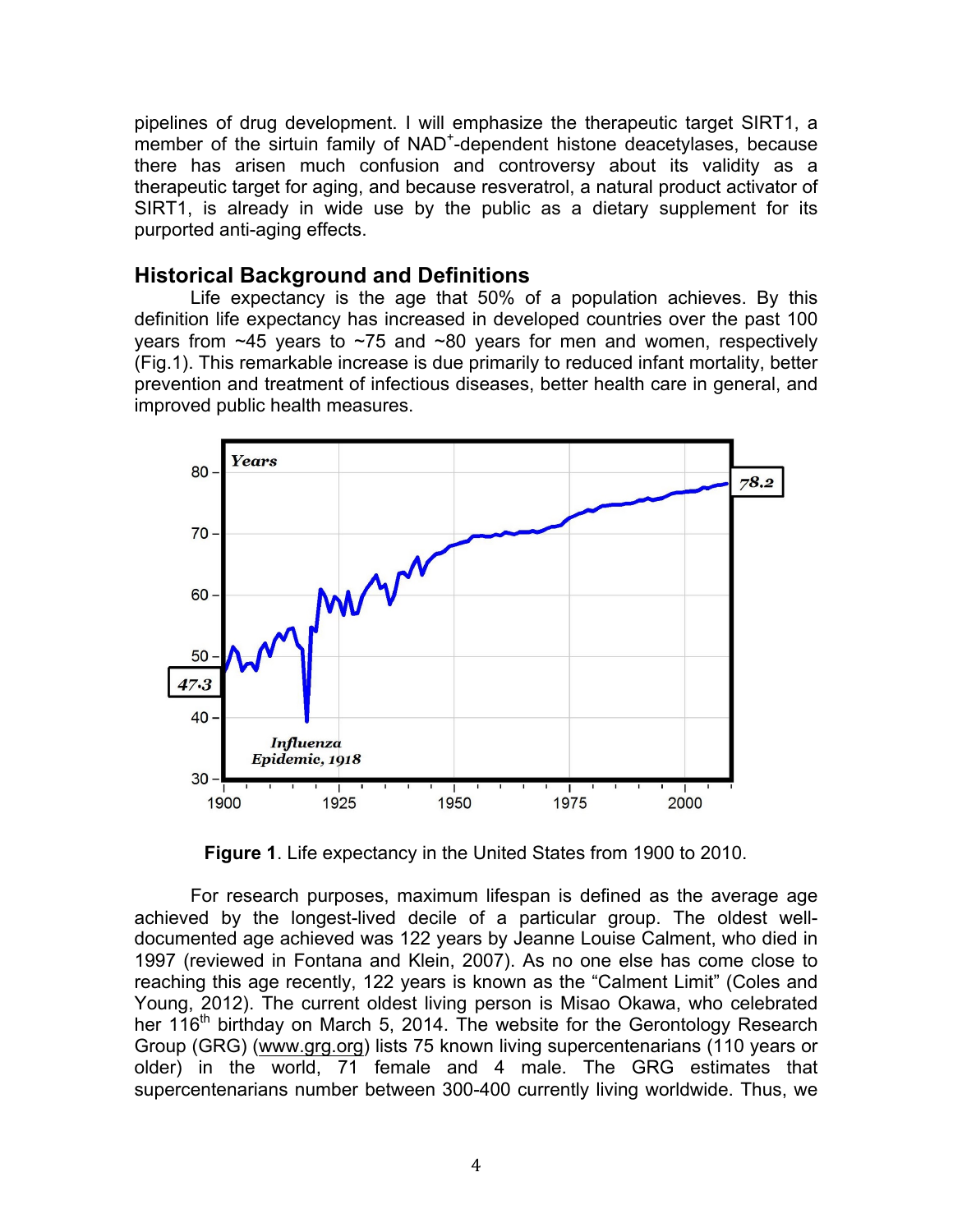have the potential to live to  $\sim$ 120 years old, but vanishingly few of us do. Our life expectancy has not surpassed that noted in Psalms.

"The days of our years are threescore and ten; and if by reason of strength they be forescore years, yet is their strength labour and sorrow; for it is soon cut off and we fly away." (Psalm 90:10)

The "labour and sorrow" mentioned by the Psalmist reflect the burden of agingassociated diseases, including cardiovascular disease, type 2 diabetes, hypertension, cancer, osteoporosis, degenerative joint disease, sarcopenia, frailty, cataracts, and neurodegenerative diseases. The goals of aging research should not be simply to prolong the "labour and sorrow" but rather to prolong what has been termed "healthspan," which is the duration of one's life spent in optimal health. To be avoided are longevity strategies that produce the "Tithonus effect" (Richardson, 2013). Tithonus was a prince of Troy beloved by the goddess Eos. She kidnapped him and begged Zeus to grant Tithonus immortality, which he did. Eos forgot to also request for Tithonus eternal youth, so he grew old forever.

During the Great Depression concern arose that chronic dietary restriction might lead to premature deaths. Studies of dietary restriction in rats were conducted, but these surprisingly revealed that dietary restriction lengthened lifespan, and this finding was later reproduced in yeast, worms, flies, mice, and in one of two studies of rhesus monkeys (Kenyon, 2010). It is not known if dietary restriction prolongs lifespan or healthspan in humans, though members of the Dietary Restriction Society are practicing dietary restriction with that expectation (Fontana and Klein, 2007). Dietary restriction is defined as the reduction of calorie consumption to below the level of usual *ad libitum* intake but not so low as to cause malnutrition. Most studies of dietary restriction range from 20% to 40% reduction. Across the species used in laboratory settings, dietary restriction is the most robust intervention for aging and longevity research (Baur, 2012). For the purposes of this protocol, I am using the term "dietary restriction" as interchangeable with "calorie restriction.

Another landmark in aging research was the identification of long-lived strains of the nematode *Caenorhabditis elegans* (*C. elegans*) by Klass in 1983 (Klass, 1983). The findings of this study suggested that a component of lifespan had a genetic and, therefore, molecular basis. Ten years later, Cynthia Kenyon and colleagues reported that mutations in the *C. elegans* daf-2 gene, an ortholog of the insulin/IGF-1 receptor doubled the lifespan of the mutant worms, and this longevity phenotype was dependent on activity of a downstream transcription factor daf-16, a member of the FOXO family (Kenyon, 1993). This finding together with similar studies in flies and mice established that aging is not simply a random process of time-dependent degeneration, but instead is regulated by known or knowable signaling and transcriptional pathways (Kenyon, 2010).

The use of dietary restriction in genetically modified model organisms has permitted the delineation of regulatory pathways involving signaling molecules and transcription factors that mediate the longevity effects of dietary restriction. Such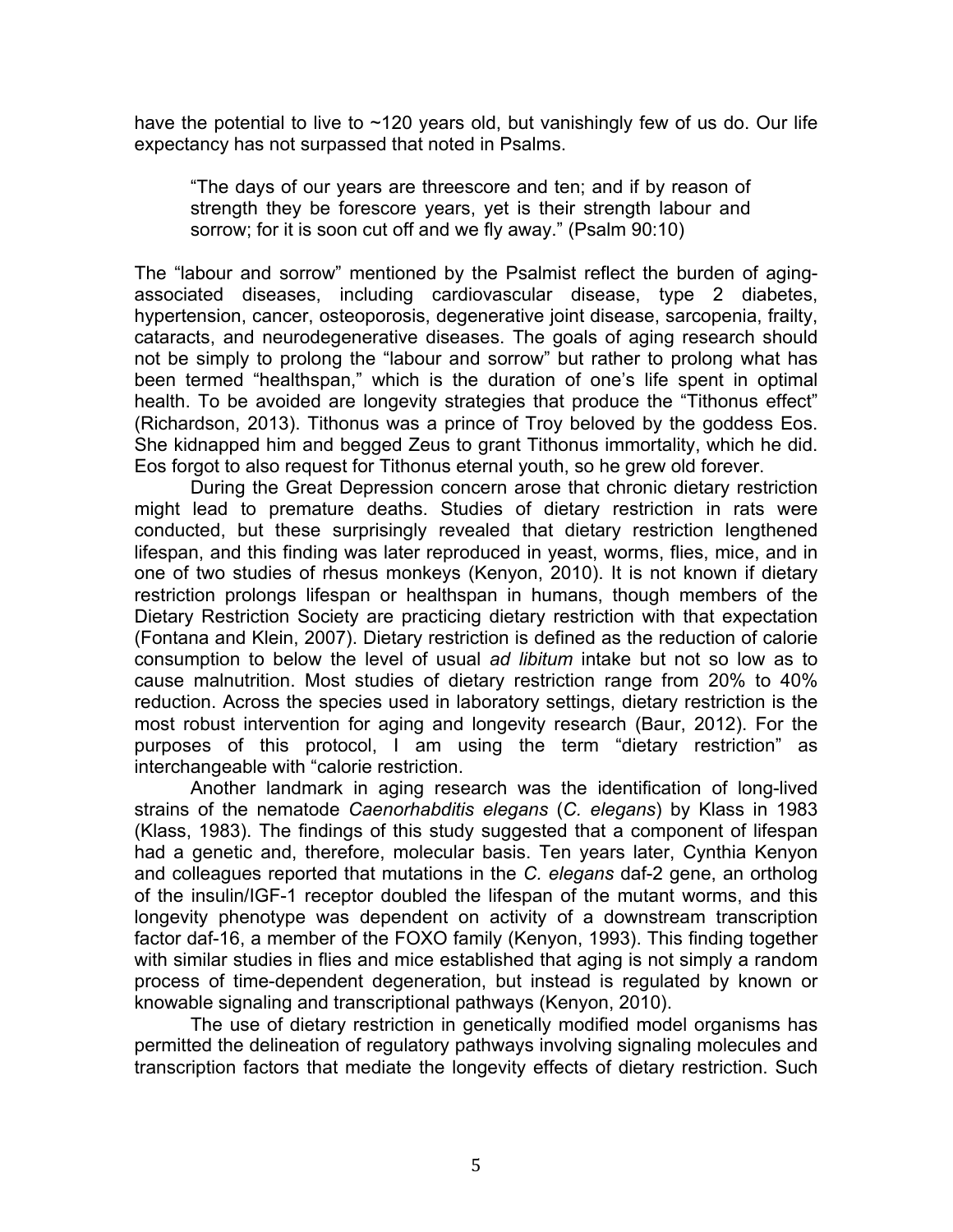studies have suggested potential drug targets for the purpose of mimicking dietary restriction and landmark studies are reviewed below.

# **Hallmarks of Aging**

In an attempt to provide a conceptual framework for future aging studies, Serrano and colleagues last year published a categorization of the hallmark features of aging. These authors identified 9 "hallmarks of aging" (Lopez-Otin, 2013).



Figure 2. The Hallmarks of Aging. Adapted from Lopez-Otin et al. 2013.

According to the authors, each hallmark (1) should occur during normal aging, (2) when experimentally promoted should hasten aging, and (3) when experimentally inhibited should prolong healthspan. The review by Lopez-Otin et al. provides extensive, fully referenced detail about each of the Hallmarks.

**Genomic instability** can occur due to defects in nuclear DNA repair, as in some human progerias, due to somatic accumulation of mitochondrial DNA damage, or due to defects in the nuclear lamina.

**Telomere attrition** refers to the progressive shortening of the protective telomere structures that cap the ends of chromosomes, which occurs during normal aging in mice and humans. Pathological telomere shortening is associated with premature aging, and enforced expression of telomerase in mice delays aging.

**Epigentic alterations** in DNA methylation, histone modifications and chromatin remodeling occur with aging. Increased or decreased acetylation and methylation of histones H3 and H4 on specific lysine residues, known as histone "marks," constitute an epigenetic signature of aging.

**Loss of proteostasis** may be due either to failure to adequately stabilize properly folded proteins, for example with heat shock proteins, or failure to degrade damaged or misfolded proteins by the autophagy/lysosomal or the ubiquitin/proteosomal systems. Aggregates of proteins accumulate in some agingassociated diseases, such as Alzheimer's disease. At autopsy supercentenarians are often found to have healthy organs but are also found to have major vessels lined with obstructive aggregates of transthyretin, a condition called senile systemic amyloidosis and a common cause of death among the extremely old (Coles and Young, 2012).

**Deregulated nutrient sensing** involves signaling pathways that are activated by anabolic conditions (insulin-IGF-1 signaling and mTOR), or by nutrient poor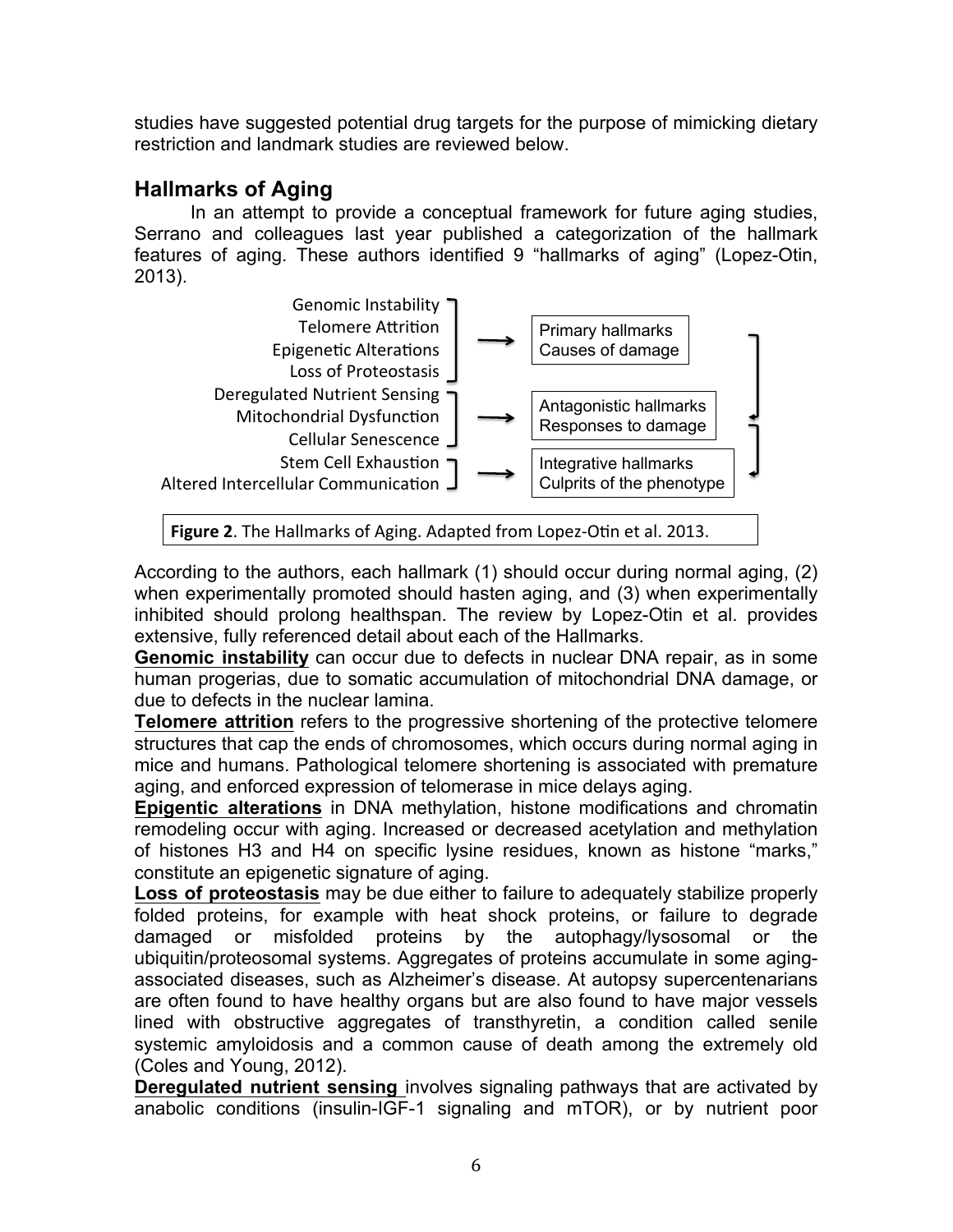conditions (AMP-kinase and sirtuin signaling). In general, genetic, nutritional or pharmacological manipulations that promote the anabolic pathways accelerate aging and those that promote the nutrient restricted pathways foster increased healthspan and/or lifespan. Such manipulations will be discussed below.

**Mitochondrial dysfunction** manifested as decreased respiratory efficiency is associated with aging in most species. Interestingly, the excess production of reactive oxygen species (ROS) is not initially damaging to the cell, but rather ROS activates homeostatic responses in compensation. Only when ROS levels reach a critical threshold do they begin to contribute to aging-associated damage. An emerging concept is "mitohormesis," according to which mild damage to mitochondria engenders a repair response that makes the mitochondria and cell healthier than before the damage occurred. Thus, drugs that cause mild chronic damage to mitochondria may improve mitochondrial function over time.

**Cellular senescence** occurs when cells arrest in the cell cycle and manifest specific phenotypes, including DNA damage, expression of p16, and senescenceassociated beta-galactosidase staining. Senescent cells increase during aging, but this may be due to failure of the immune system to clear senescent cells coupled with inadequate recruitment of progenitor cells as replacement, rather than increased cell senescence per se. Cellular senescence may actually be a beneficial response to cell damage that is adaptive until the progenitor cell capacity is exhausted. Interestingly, two papers published last year in the same issue of *Cell* established that cell senescence is a required during mammalian development for proper embryonic growth, patterning and tissue remodeling (Storer, 2013; Munoz-Espin, 2013).

**Stem cell exhaustion** occurs with aging in most if not all stem compartments, and in the hematopoetic compartment it is responsible for reduced adaptive immune function, increased anemia, and myeloid malignancies. Parabiosis experiments in which young mice have been coupled to old mice suggest that circulating factors in young mice can promote some stem compartments in old mice (Conboy, 2005). This line of research presents an exciting therapeutic avenue for the rejuvenation of stem cells in the elderly through the potential identification of such circulating factors. GDF11 has been identified as being one such circulating "youth" factor that can rejuvenate old stem cells and improve heart, muscle, and brain function (Loffredo, 2013; Katsimpardi, 2014).

**Altered intercellular communication** that arises during aging illustrates that aging is not a cell-autonomous process, but rather involves endocrine and neuroendocrine signaling, as well as the activation of inflammatory pathways and the action of inflammatory cytokines. The aging-associated imbalance between inflammatory and anti-inflammatory pathways results in chronic low-grade inflammation that has been termed "infammaging" (Franceschi, 2007).

In this conceptual framework of Serrano and colleagues, the primary hallmarks of aging (genomic instability, telomere attrition, epigenetic alterations, and loss of proteostasis) damage cells and tissues, which then leads to the homeostatic responses of the "antagonistic hallmarks" (deregulated nutrient sensing, mitochondrial dysfunction, and cellular senescence). These homeostatic responses begin as adaptive and beneficial but over time progress/persist to the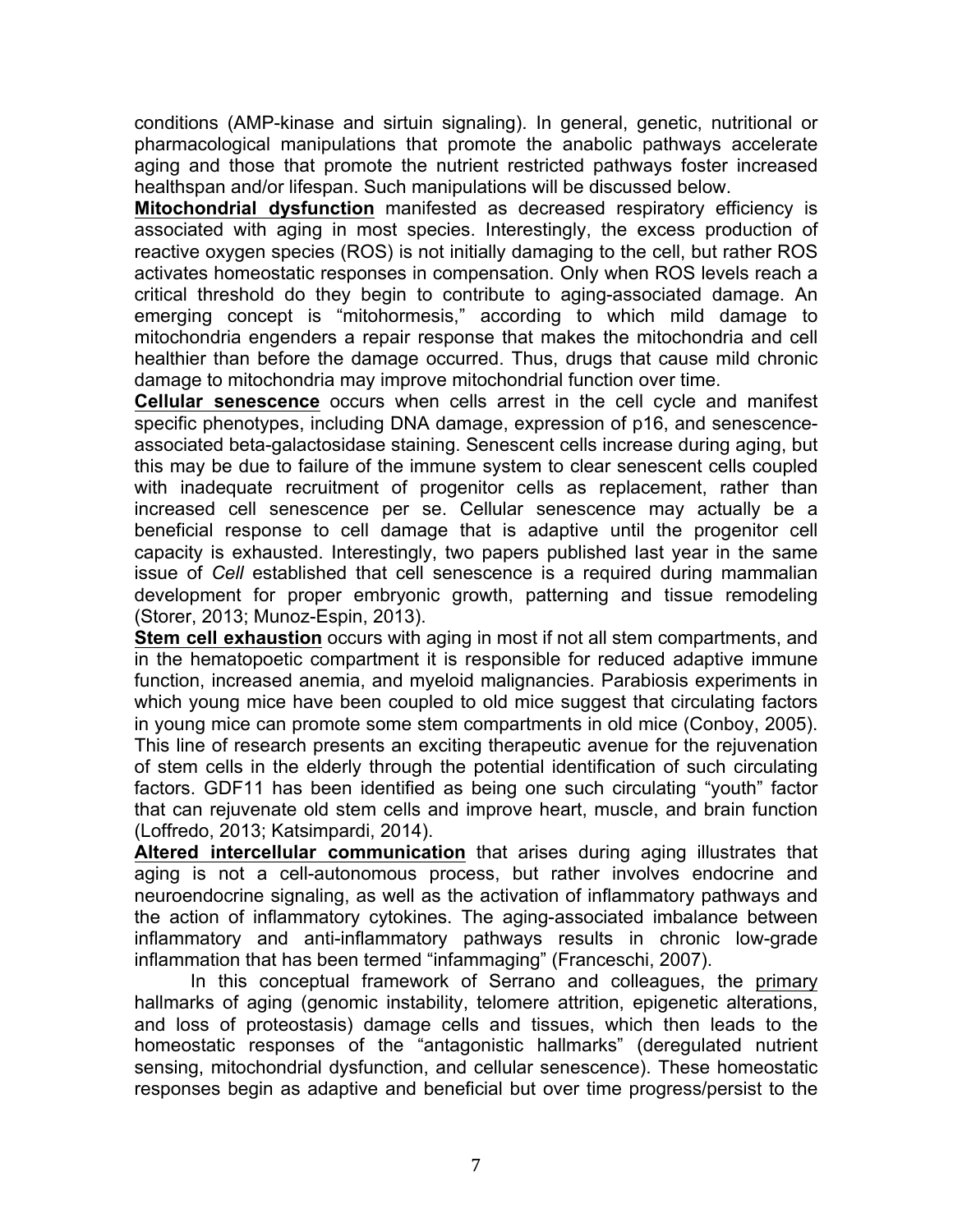point of being harmful to the aging organism. The integrative hallmarks manifest themselves when tissues start to decompensate under the burden of the other hallmarks (Lopez-Otin, 2013).

Notably, key molecular mediators of aging pathways and longevity in model organisms either contribute to or protecting from the hallmarks of aging. A selection of those mediators that have suggested pharmcotherapeutic strategies to prolong healthspan and/or lifespan are discussed below.

# **Dietary Restriction and Aging in Non-Human Primates**

Dietary restriction promotes healthspan and/or lifespan in multiple species, including yeast, worms, flies, and mice. This observation has permitted the genetic dissection of potential longevity pathways in which the phenotype of transgenic overexpression of a specific gene or knockout of the gene is assayed for lifespan and for the incidence of age-associated diseases or for biomarkers of these diseases. Such mechanistic studies are not possible in primates, but the effects of different regimens of dietary restriction have been measured in rhesus monkeys, which display many of the same age-related phenotypes and diseases as aging humans (Colman, 2014). Two long-term studies are underway, one at the University of Wisconsin (UW) (Colman, 2014) and the other at the National Institute of Aging (NIA) (Mattison, 2012). These two studies have had conflicting interim results. The UW study has reported significant improvement in age-related and all-cause mortality with dietary restriction (calorie intake restricted 30% below measured usual intake versus ad libitum feed controls), but no effect on non-agerelated deaths. The NIA study failed to demonstrate a survival benefit of dietary restriction, though it did find significant gender- and age-dependent improvements in some metabolic parameters, in neoplasia rates, and in immune responses. The designs of these two studies differ in significant ways. First, the UW study initiated the experiment only in adult monkeys, whereas the NIA study started with monkeys of a broad age range including young monkeys. The UW study is using only monkeys of Indian origin, and the NIA study is using monkeys of both Indian and Chinese origin. The UW study employs a semi-purified diet that is high in sucrose, and control monkeys are fed ad libitum. In contrast, in the NIA study, the diet is "healthier" with much lower sucrose content, and the diet is not purified but rather has a natural ingredient base. Most importantly, the control monkeys in the NIA study are fed a fixed amount and are not fed *ad libitum*. The NIA control monkeys weigh less than both the UW control monkeys and the national average for body weight in non-experimental captive rhesus monkeys. Thus, the NIA control monkeys may be subject to "modest" dietary restriction, thereby minimizing the differences with the dietary restricted group. Though the jury is still out, similar to smaller organisms, dietary restriction may improve lifespan and healthspan in non-human primates, so looking for pharmacological mimetics of dietary restriction to improve lifespan and healthspan in humans remains viable.

# **Dietary Restriction and Aging in Humans**

No long-term study in humans like the UW and NIA dietary restriction studies of rhesus monkeys has been conducted, nor due to the expense and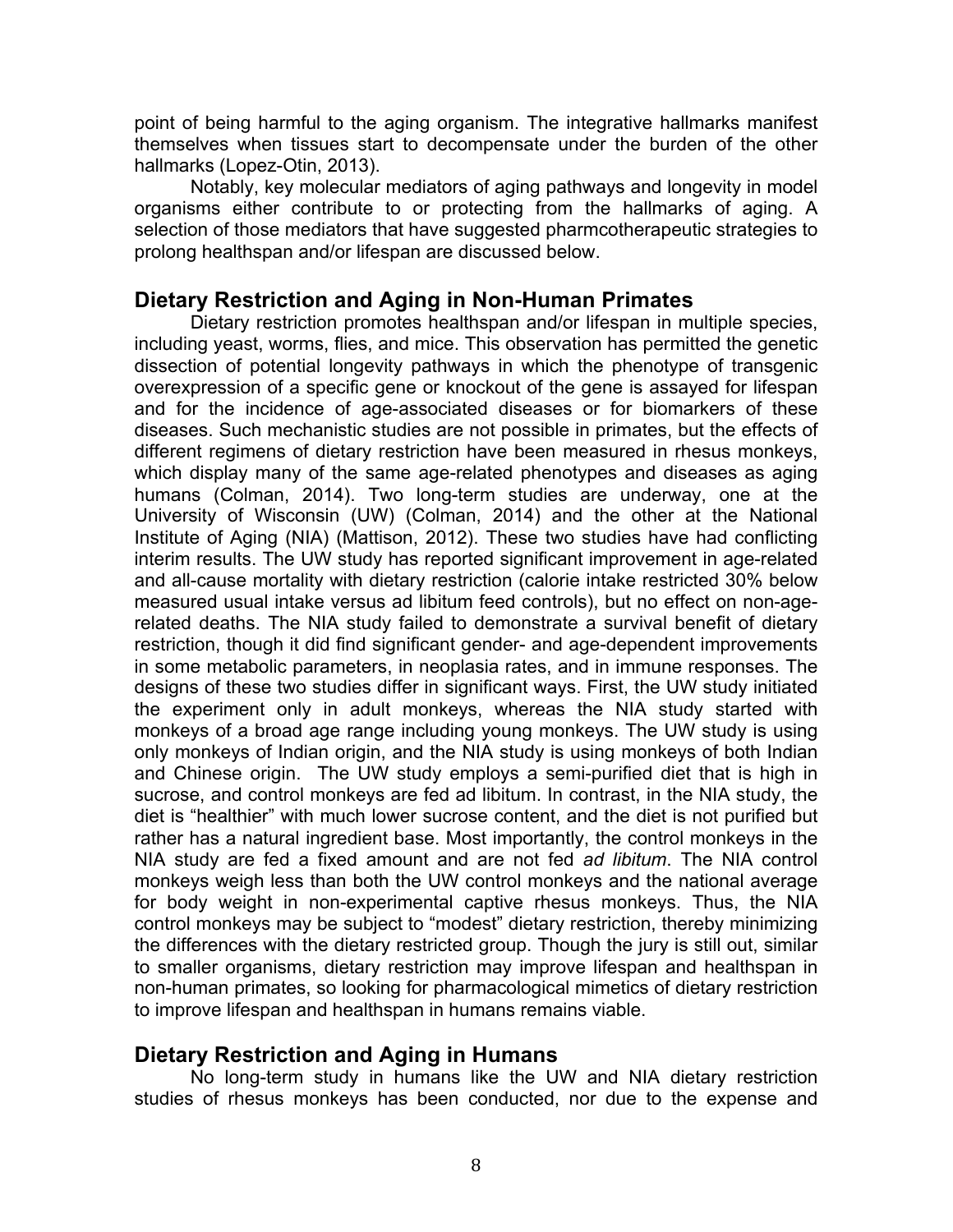impracticality of such a study is one likely to ever be started. Shorter-term randomized controlled trials of 6-12 months duration have been reported. These trials included from 12 to 19 nonobese subjects who decreased their calorie intake from 20-25% (reviewed in Fontana and Klein, 2007). Predictably, the calorierestricted groups lost body fat. One trial found beneficial metabolic effects such as a reduced TNFα/adiponectin ratio, reduced glucose and insulin, and improved insulin sensitivity, but also detected unfavorable effects including reduced bone density and reduced muscle mass. Unfortunately, there are no universally accepted biomarkers of aging, so the field has relied on surrogate markers of agerelated diseases in these human studies. Some have proposed endocrine changes as biomarkers (with the rationale being that fasting insulin rises and DHEA-S and IGF-1 fall with aging), as well as maximal oxygen consumption and markers of oxidative damage (Redman and Ravussin, 2011). The discovery and validation of robust biomarkers of aging and longevity will be essential for rigorous trials of anti-aging therapeutics in humans.

## **Candidate Targets for Anti-Aging Therapeutics**

The FDA does not recognize aging as a disease. Thus, if any drugs that slow aging and prolong lifespan are to be approved, such drugs must be safe and effective for the treatment of aging-associated diseases. Mutations that delay the progression of aging in model organisms also delay the progression of ageassociated diseases, so it is at least possible that therapeutics directed at these mutant pathways may also ameliorate the diseases of aging.

#### **Insulin/IGF-1/FOXO Signaling**

As noted in the Introduction, the first landmark genetic studies of aging in a model organism were in the nematode *C. elegans* and implicated the insulin/IGF-1/FOXO pathway (DAF-2/DAF-16 in the worm) (Kenyon, 1993). Loss of function mutations of *daf-*2 were associated with a doubling of lifespan. These mutant worms not only lived longer but also remained young in appearance and behavior well after wild-type worms looked old. This landmark study established that aging in *C. elegans* is a hormonally regulated phenotype. Attenuation of signaling through the insulin/IGF-1/FOXO pathway results in gene expression changes that promote stress resistance, including antioxidant, chaperone, antimicrobial programs (Kenyon, 2005). In mice and humans mutations in multiple different genes of the insulin/IGF-1/FOXO pathway have been associated with longevity. For example, there are 9 long-lived human cohorts worldwide who have mutations in FOXO3A or FOXO1. In one German cohort FOXO3A variants are more common in centenarians than in nonagenarians, which suggests an effect on longevity (reviewed in Kenyon, 2010).

Laron syndrome is a rare growth disorder in humans that results from a mutation in the growth hormone receptor gene. Affected individuals have low IGF-1 levels and very short stature (average 1.2 meters in height). Mice engineered to harbor the same mutation are also small, but display metabolic benefits including increased insulin sensitivity, protection from diabetes, reduced cancer rates, and increased lifespan. Of the approximately 300 affected individuals in the world,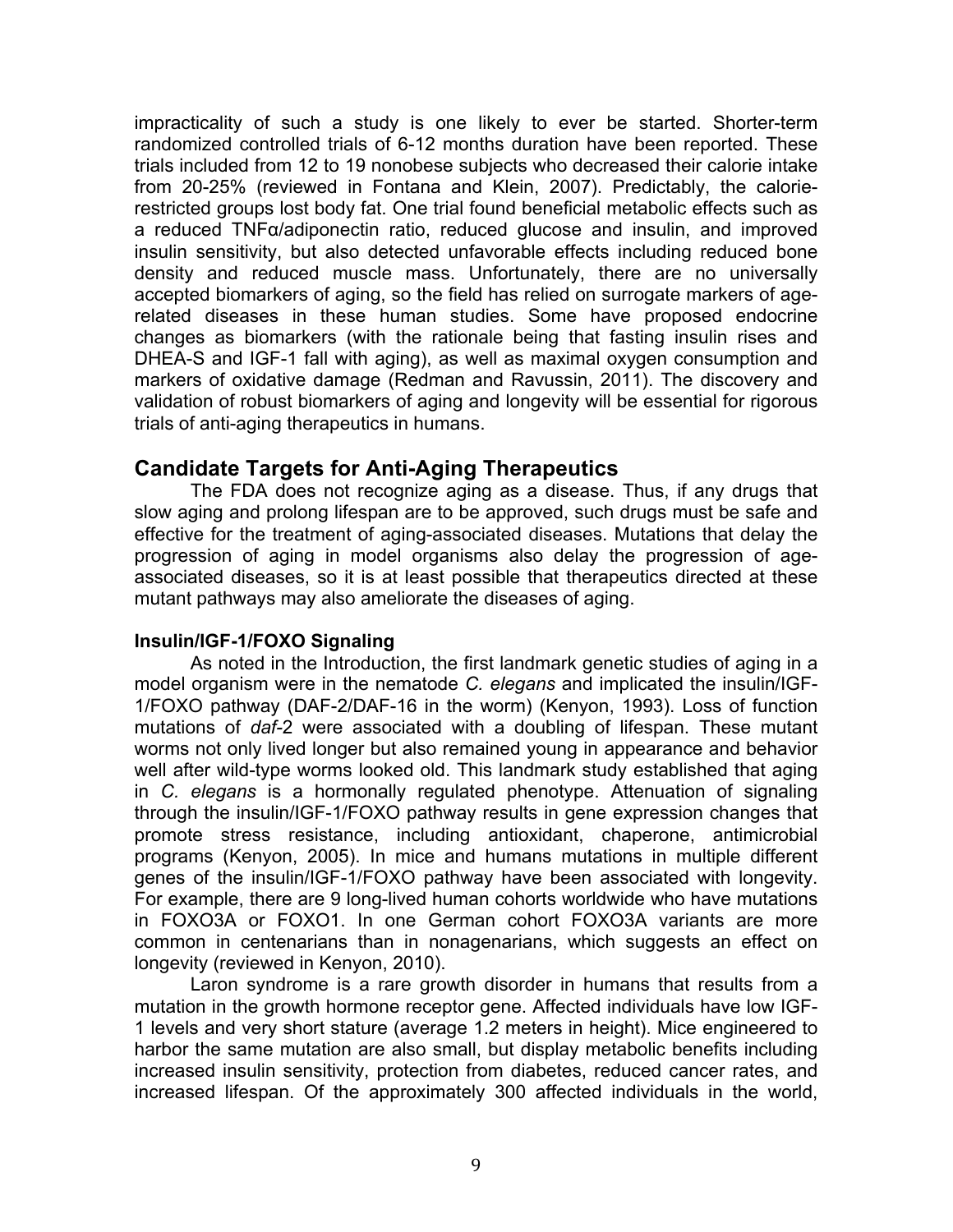about 100 reside in a region of Ecuador. A multidisciplinary team of basic and clinical researchers have been studying this population over the past decade. In comparison to unaffected individuals in the community, those with Laron syndrome, like the mutant mice, are protected from diabetes and cancer, but they do not appear to have increased longevity, perhaps due to a high rate of accidental deaths and alcohol-related deaths.

Targeting the insulin/IGF-1/FOXO pathway for the purpose of longevity and aging has not been straightforward. For example, a recent manuscript reported results for a novel inhibitor of the pathway, NT219, which inhibits IGF-1 receptor autophosphorylation and targets insulin responsive substrates 1 and 2 (IRS-1 and IRS-2) for degradation (El-Ami, 2014). In *C. elegans*, this compound effectively protected against neurodegeneration due to Aβ- and polyQ-mediated proteotoxicity but had no effect on longevity.

### **TOR**

TOR is a kinase of the phosphoinositide 3-kinase family that serves as an integrator of growth and starvation signaling in cells. TOR orthologs are expressed in unicellular eukaryotes, such as yeast, and are well conserved in higher organisms. TOR was originally identified in yeast as the "target of rapamycin," an immunosuppressive drug used clinically to prevent graft rejection but that also inhibits proliferation and growth of mammalian cells in general, thereby suggesting a potential role as an antineoplastic agent (Lamming, 2013). In mammals TOR is known as mammalian TOR or mechanistic (mTOR). mTOR is found in two multiprotein complexes, mTORC1 and mTORC2. A detailed account of mTOR signaling is beyond the scope of this protocol, but excellent recent reviews are available (Lamming, 2013; Zoncu, 2011). Briefly, mTORC1 receives signaling inputs from amino acids (especially leucine), glucose, oxygen, cAMP, and insulin/IGF-1 signaling, among others, and has downstream effects to promote anabolic programs (protein translation and ribosome biogenesis) and to inhibit catabolic programs (autophagy and lysosome biogenesis).

In 2003 Muller and colleagues reported that knockdown of the TOR ortholog in *C. elegans* extended lifespan independently of FOXO, thereby implicating another nutrient sensing pathway in aging (Vellai, 2003). Similar findings were subsequently made in yeast, flies, and mice, which has raised the possibility that mTOR inhibitors, such as rapamycin or other "rapalogs," might pharmacologically prolong lifespan. In 2009 Harrison, Miller and colleagues reported that rapamycin treatment of genetically heterogeneous, older mice (starting at age 600 days, equivalent to human age 60) increased both median and maximal lifespan in both males and females (Harrison, 2009). The mean lifespan for males increased 9% and for females 13%. This study was the first demonstration of a positive durg effect on maximal lifespan in mammals. This study did not address whether rapamycin slowed age-related changes in organs or prevented age-related diseases, but this possibility was tested a recent study by Ehninger and colleagues (Neff, 2013). These investigators confirmed the positive effects of rapamycin on lifespan in mice, but by extensive structural and functional phenotyping of the mice they found that only a small subset of aging-related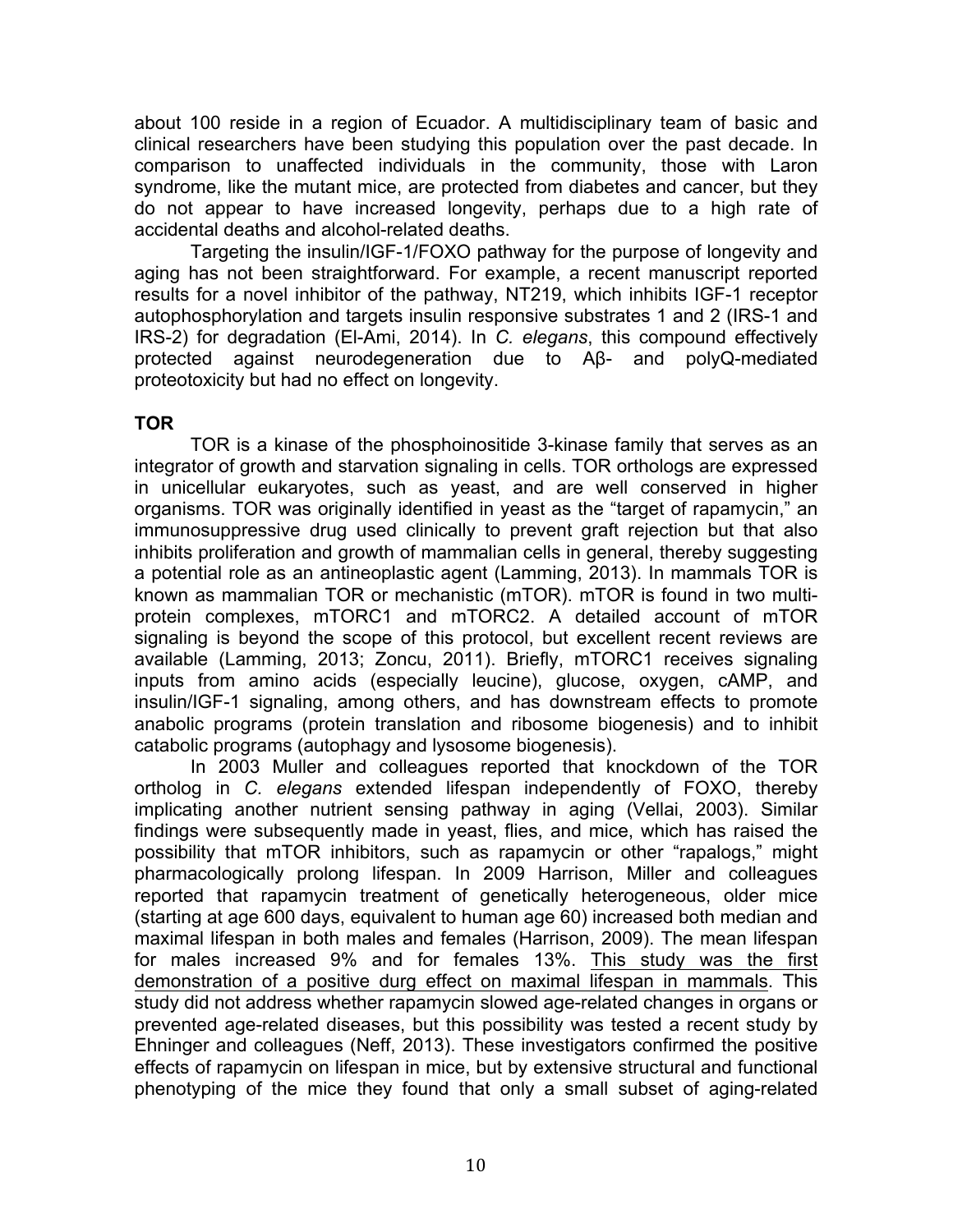phenotypes were improved. Moreover, the same effects on these phenotypes seen in old mice were also seen in young mice, from which the authors concluded that rapamycin was not having a purely anti-aging effect. Other studies, however, have shown positive effects of rapamycin on musculoskeletal, neurocognitive, vascular and other aging phenotypes (reviewed in Richardson, 2013). Older mice treated with rapamycin do not have a greater disease burden at death than control mice, even though they live up to an additional decade in human years, so "they do not exhibit the Tithonus phenotype" (Richardson, 2013). Thus, rapamycin and other rapalogs may merit testing in clinical trials to address aging-related diseases.

On the other hand, the toxicities of rapamycin in humans are well-known from its use in cancer treatment, and these adverse effects include hyperlipidemia, hypertension and insulin resistance, all of which one would hope to avoid in any anti-aging therapy.

#### **AMP-Kinase**

The commonly used antidiabetic drug metformin has been reported to increase both lifespan and healthspan when given to middle aged mice (de Cabo, 2012). Metformin improved healthspan parameters such as insulin sensitivity, cholesterol, cataract formation, mitochondrial function, inflammation, and physical performance, and led to increases in mean lifespan of 5.83% and 4.15% in two different strains of male mice. Further, metformin treatment resulted in patterns of hepatic gene expression similar to those of dietary restriction, despite food intake being increased. Metformin indirectly activates AMP-kinase through LKB1 but the mechanism for this activation is not fully understood. Since metformin has been used clinically for years and is known to be safe for those with adequate renal function, it may be a viable candidate to prevent or attenuate aging-related diseases in humans.

#### **The Sirtuins and NAD+**

In 1999 Guarente and colleagues identified the protein SIR2 (silent information regulator 2) as a mediator of extended lifespan in *Saccharomyces cerevisiae* (Kaeberlein, 1999). Subsequently, the same lab determined that SIR2 is a NAD<sup>+</sup> -dependent histone deacetylase (Imai, 2000). Seven SIR2 orthologs are present in mammals, SIRT1-SIRT7. These proteins, known collectively as sirtuins, differ from one another in tissue expression, subcellular localization, and substrate targets, which include not only histones but also key regulatory proteins in metabolism, inflammation, cell cycle, circadian control and other essential processes. An important regulator of sirtuin activity is the availability of its NAD<sup>+</sup> cofactor. NAD<sup>+</sup> levels rise in fat, liver and muscle during exercise, calorie restriction, and fasting. The most-studied member of the family, SIRT1, is the mammalian ortholog of yeast SIR2 and is activated under conditions of dietary restriction that are associated with increased lifespan. Early work in yeast, worms and flies was consistent with the notion that SIRT1 orthologs mediate the lifeextending effects of dietary restriction, but this model has been a subject of many publications and considerable controversy (reviewed in Imai and Guarente, 2014). More recent work supports a pivotal role for SIRT1 in the determination of lifespan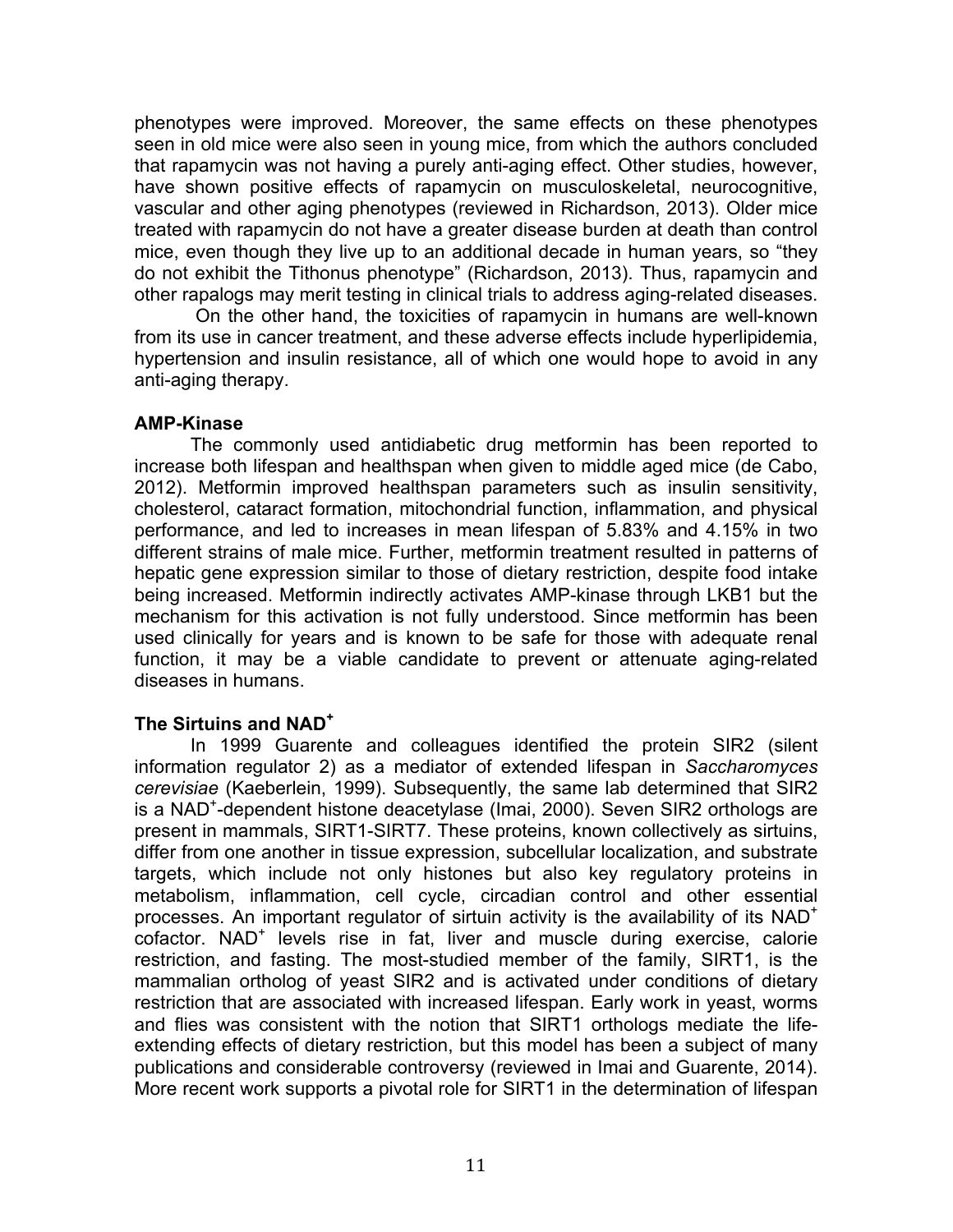and aging. For example, mice that overexpress SIRT1 only in the brain (BRASTO mice) live longer and exhibit delayed onset of aging-related conditions (Satoh, 2013). BRASTO female mice had a 16% increase in median lifespan, and males had a 9% increase. In a previous study of SIRT1 overexpression driven by its own promoter, mice were protected from aging- and metabolic syndrome-associated cancer but did not live longer than controls (Herranz, 2010).

Another means of probing the functions of SIRT1 is with chemical compounds that potentiate its deacetylase activity. The most famous of these compounds, which are known collectively as STACs (sirtuin-activating compounds), is resveratrol. Resveratrol is a naturally-occurring compound present a low concentrations in red wine. Resveratrol is available as a supplement and is taken by many to slow aging, despite much scientific debate as to whether it activates SIRT1 or not. Some negative studies of resveratrol's efficacy may reflect its limited bioavailability. Last year Sinclair and colleagues identified a common allosteric mechanism by which resveratrol and other STACs activate SIRT1 deacetylase activity (Hubbard, 2013). One such STAC, SRT1720 was recently reported to have positive effects on lifespan and healthspan in male mice fed a standard diet (Mitchell, 2014). The increase in mean lifespan was 8.8%, with a trend toward an increased median lifespan and no difference in 90<sup>th</sup>%ile survival. Specific health benefits were noted in cataract formation, glucose metabolism, and rotorod performance, which tests balance, coordination and motor strength. Whole genome microarrary analysis in liver and muscle demonstrated that SRT1720 treatment was associated with a reduction in pro-inflammatory gene expression, which would address one of the hallmarks of aging (altered intercellular communication).



**Figure 3.** Two STACs (SIRT1-activating compounds)

Schrauwen and colleagues in 2011 reported the results of 30 days treatment of healthy obese men with 150 mg/day resveratrol and found improvements in multiple metabolic readouts that were consistent with a calorierestriction phenotype (Timmers, 2011). In contrast, a subsequent study of nonobese healthy women dosed with resveratrol at 75 mg/day failed to show any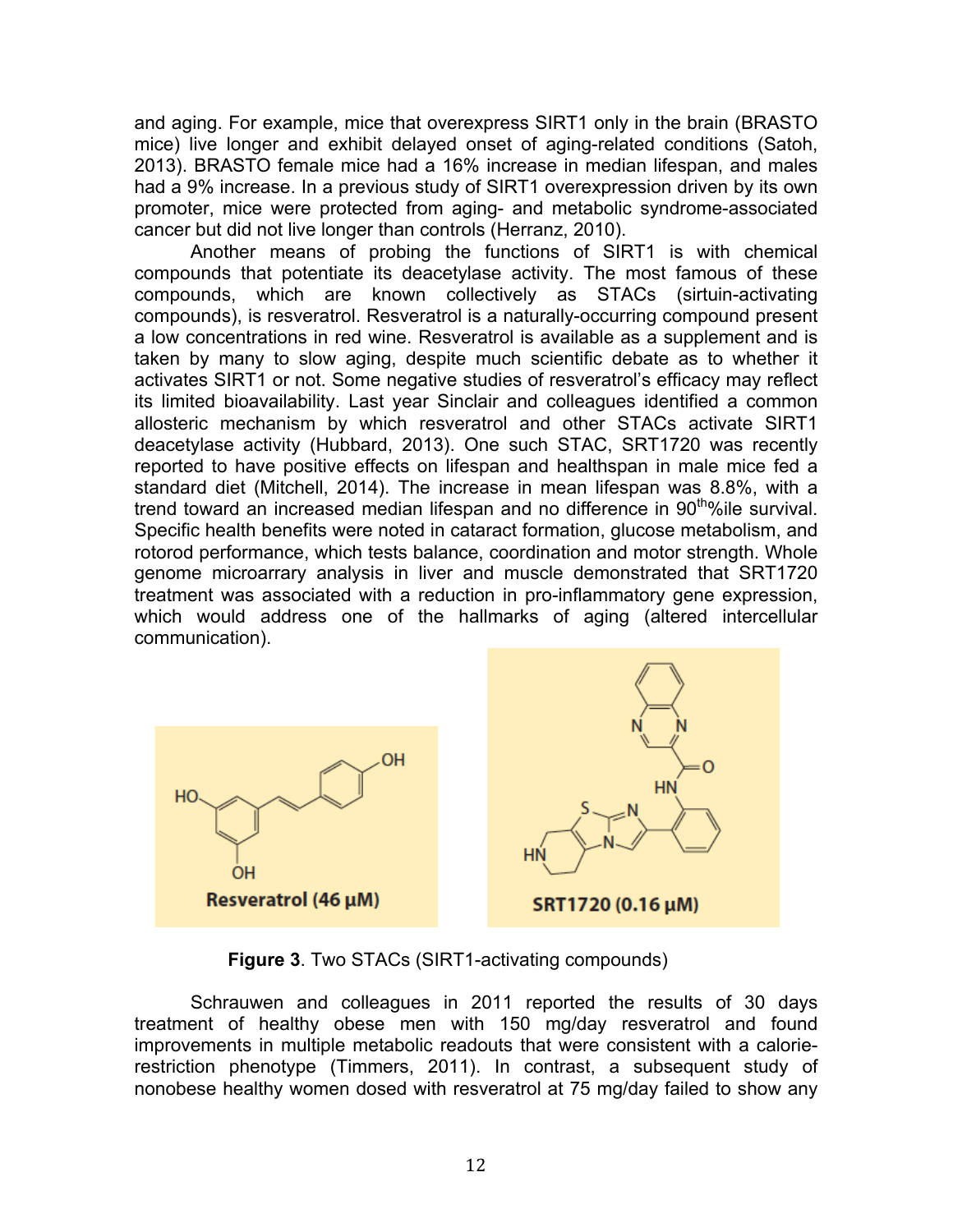metabolic improvement (Yoshino, 2012), nor did a later study of high dose (500 mg three times daily) in obese healthy men (Poulsen, 2013).

A new concept is emerging that aging is associated with deficiency of NAD<sup>+</sup> , which leads to mitochondrial dysfunction (Gomes, 2013; Mouchiroud, 2013; Prolla and Denu; 2014). An in depth discussion of the studies behind this concept is beyond the scope of this protocol, but suffice it to say that providing the  $NAD^+$ precursor nicotinamide mononucleotide (NMN) for 1 week to 22-month old mice restored muscle mitochondrial function to that of 6-month old mice. This finding suggests that aging may be reversible, at least partially and at least in muscle (Gomes, 2013).

## **Summary**

Over the past 30 years, our understanding of aging has changed from that of a purely random, entropic process of progressive tissue damage to that of a process regulated by classical signaling pathways and transcription factors. Many aging pathways are conserved between species, but the relative importance of each varies according to species and environmental factors. Mutations that delay the progression of aging also delay the progression of age-associated diseases. This observation raises the hope that therapeutics based on our understanding of how aging is regulated will address aging-related diseases, will prolong healthspan, and perhaps prolong lifespan as well. Dietary restriction is the most robust intervention across the species studied in laboratories for aging and longevity effects. Consistent with the beneficial effects of dietary restriction, lifespan-prolonging mutations tend to be in stress and nutrient responsive pathways. It is these pathways that have yielded therapeutic targets and agents that are now in preclinical development or in clinical trials. The best possible outcome of these efforts would be a safe pill that would be started in middle age and would protect against the diseases of aging. Exciting research that has identified a circulating factor (GDF11) in the blood on young mice that can promote the ability of stem cells from old mice to revert to a youthful function offers the possibility of rejuvenation of tissues and of tissue function. Of course, the ethical, economic, and public policy aspects of prolonging healthy life must be considered, and there are always side effects and unintended consequences, but as a physician it is tempting to dream of a world without the "labour and sorrow" of the diseases of aging.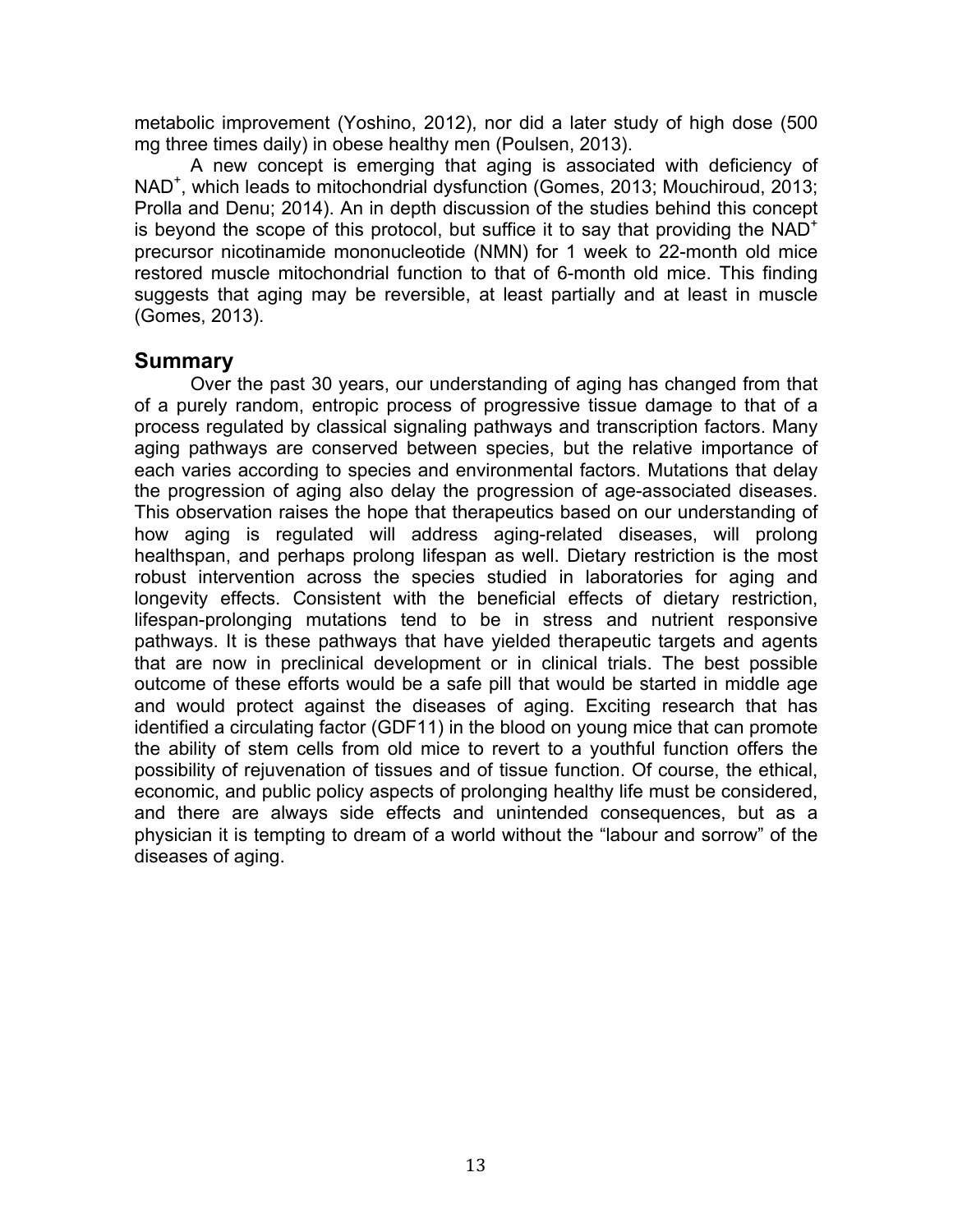# **References**

Baur, J.A., Ungvari, Z., Minor, R.K., Le Couteur, D.G., and de Cabo, R. (2012). Are sirtuins viable targets for improving healthspan and lifespan? Nature reviews Drug discovery *11*, 443-461.

Coles, L.S., and Young, R.D. (2012). Supercentenarians and transthyretin amyloidosis: the next frontier of human life extension. Preventive medicine *54 Suppl*, S9-11.

Colman, R.J., Beasley, T.M., Kemnitz, J.W., Johnson, S.C., Weindruch, R., and Anderson, R.M. (2014). Caloric restriction reduces age-related and all-cause mortality in rhesus monkeys. Nature communications *5*, 3557.

Conboy, I.M., Conboy, M.J., Wagers, A.J., Girma, E.R., Weissman, I.L., and Rando, T.A. (2005). Rejuvenation of aged progenitor cells by exposure to a young systemic environment. Nature *433*, 760-764.

El-Ami, T., Moll, L., Carvalhal Marques, F., Volovik, Y., Reuveni, H., and Cohen, E. (2014). A novel inhibitor of the insulin/IGF signaling pathway protects from ageonset, neurodegeneration-linked proteotoxicity. Aging cell *13*, 165-174.

Fontana, L., and Klein, S. (2007). Aging, adiposity, and calorie restriction. JAMA : the journal of the American Medical Association *297*, 986-994.

Franceschi, C., Capri, M., Monti, D., Giunta, S., Olivieri, F., Sevini, F., Panourgia, M.P., Invidia, L., Celani, L., Scurti, M.*, et al.* (2007). Inflammaging and antiinflammaging: a systemic perspective on aging and longevity emerged from studies in humans. Mechanisms of ageing and development *128*, 92-105.

Gomes, A.P., Price, N.L., Ling, A.J., Moslehi, J.J., Montgomery, M.K., Rajman, L., White, J.P., Teodoro, J.S., Wrann, C.D., Hubbard, B.P.*, et al.* (2013). Declining NAD(+) induces a pseudohypoxic state disrupting nuclear-mitochondrial communication during aging. Cell *155*, 1624-1638.

Harrison, D.E., Strong, R., Sharp, Z.D., Nelson, J.F., Astle, C.M., Flurkey, K., Nadon, N.L., Wilkinson, J.E., Frenkel, K., Carter, C.S.*, et al.* (2009). Rapamycin fed late in life extends lifespan in genetically heterogeneous mice. Nature *460*, 392-395.

Herranz, D., Munoz-Martin, M., Canamero, M., Mulero, F., Martinez-Pastor, B., Fernandez-Capetillo, O., and Serrano, M. (2010). Sirt1 improves healthy ageing and protects from metabolic syndrome-associated cancer. Nature communications *1*, 3.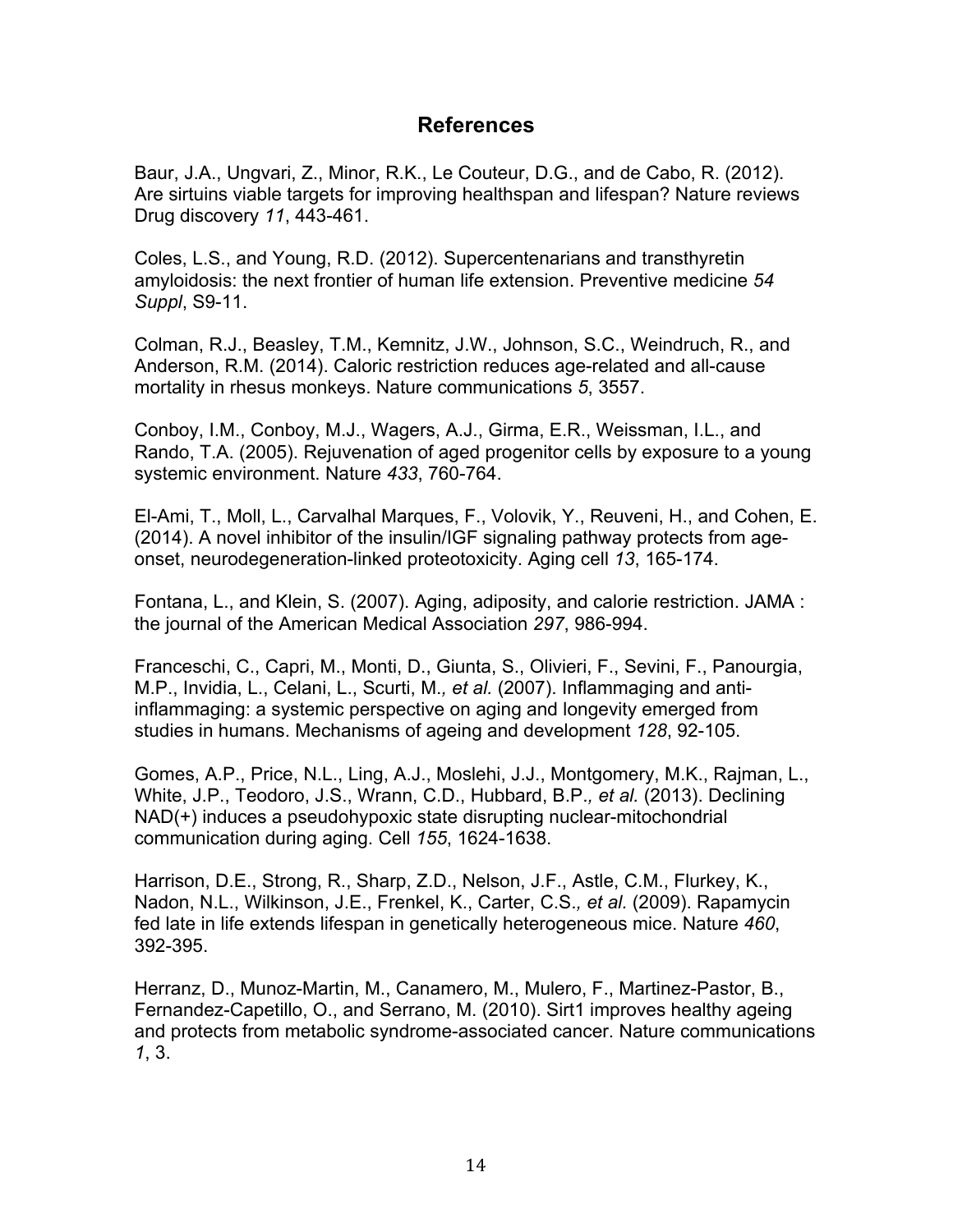Hubbard, B.P., Gomes, A.P., Dai, H., Li, J., Case, A.W., Considine, T., Riera, T.V., Lee, J.E., E, S.Y., Lamming, D.W.*, et al.* (2013). Evidence for a common mechanism of SIRT1 regulation by allosteric activators. Science *339*, 1216-1219.

Imai, S., Armstrong, C.M., Kaeberlein, M., and Guarente, L. (2000). Transcriptional silencing and longevity protein Sir2 is an NAD-dependent histone deacetylase. Nature *403*, 795-800.

Imai, S.I., and Guarente, L. (2014). NAD and sirtuins in aging and disease. Trends in cell biology.

Kaeberlein, M., McVey, M., and Guarente, L. (1999). The SIR2/3/4 complex and SIR2 alone promote longevity in Saccharomyces cerevisiae by two different mechanisms. Genes & development *13*, 2570-2580.

Katsimpari, L., Litterman, N.K., Schein, P.A., Miller, C.M., Loffredo, F.S., Wojtkiewicz, G.R., Chen, J.W., Lee, R.T., Wagers, A.J., and Rubin, L.L. (2014). Vascular and neurogenic rejuvenation of the aging mouse brain by young systemic factors. Sciencexpress.

Kenyon, C. (2005). The plasticity of aging: insights from long-lived mutants. Cell *120*, 449-460.

Kenyon, C., Chang, J., Gensch, E., Rudner, A., and Tabtiang, R. (1993). A C. elegans mutant that lives twice as long as wild type. Nature *366*, 461-464.

Kenyon, C.J. (2010). The genetics of ageing. Nature *464*, 504-512.

Klass, M.R. (1983). A method for the isolation of longevity mutants in the nematode Caenorhabditis elegans and initial results. Mechanisms of ageing and development *22*, 279-286.

Lamming, D.W., Ye, L., Sabatini, D.M., and Baur, J.A. (2013). Rapalogs and mTOR inhibitors as anti-aging therapeutics. The Journal of clinical investigation *123*, 980-989.

Loffredo, F.S., Steinhauser, M.L., Jay, S.M., Gannon, J., Pancoast, J.R., Yalamanchi, P., Sinha, M., Dall'Osso, C., Khong, D., Shadrach, J.L.*, et al.* (2013). Growth differentiation factor 11 is a circulating factor that reverses age-related cardiac hypertrophy. Cell *153*, 828-839.

Lopez-Otin, C., Blasco, M.A., Partridge, L., Serrano, M., and Kroemer, G. (2013). The hallmarks of aging. Cell *153*, 1194-1217.

Martin-Montalvo, A., Mercken, E.M., Mitchell, S.J., Palacios, H.H., Mote, P.L., Scheibye-Knudsen, M., Gomes, A.P., Ward, T.M., Minor, R.K., Blouin, M.J.*, et al.*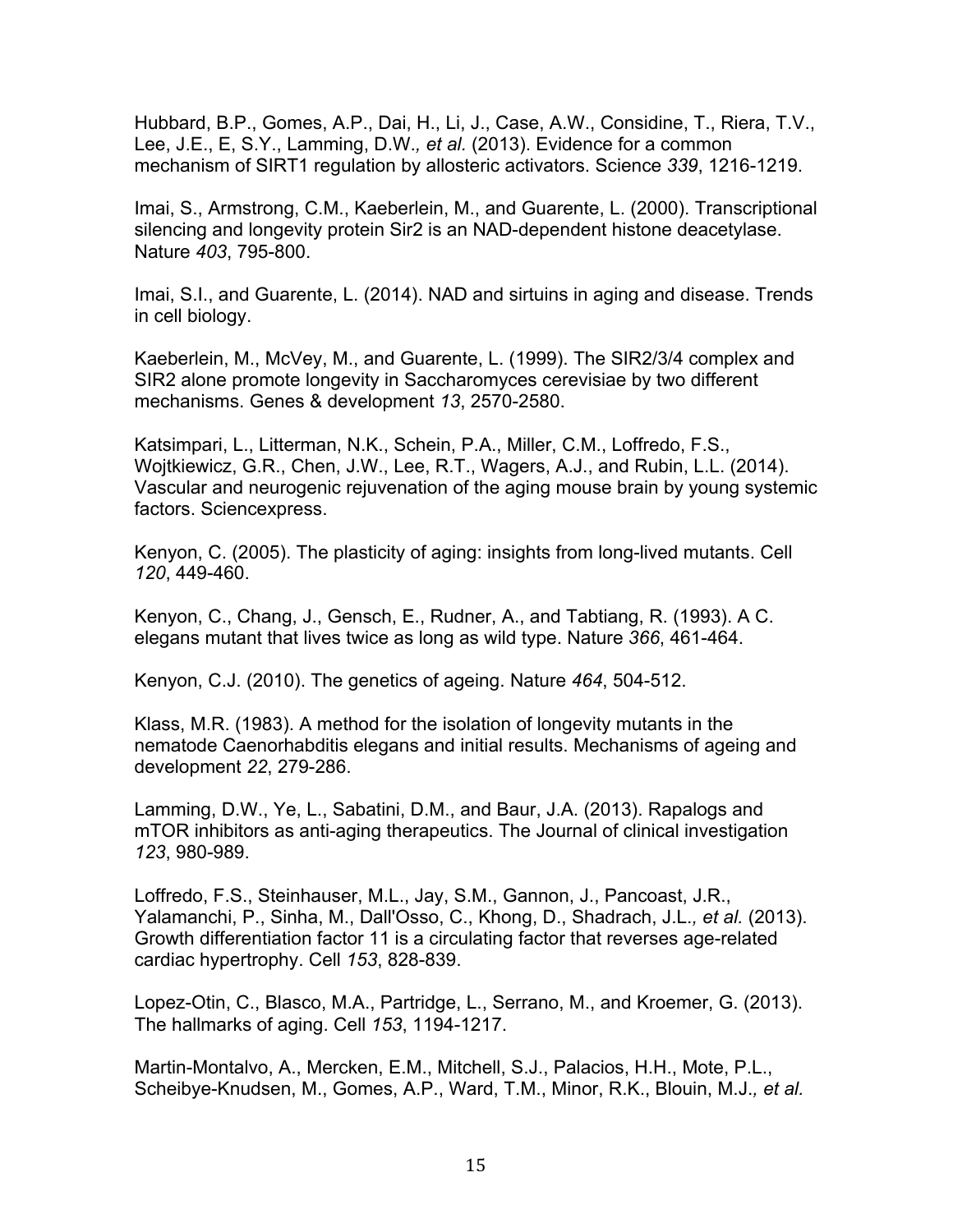(2013). Metformin improves healthspan and lifespan in mice. Nature communications *4*, 2192.

Mattison, J.A., Roth, G.S., Beasley, T.M., Tilmont, E.M., Handy, A.M., Herbert, R.L., Longo, D.L., Allison, D.B., Young, J.E., Bryant, M.*, et al.* (2012). Impact of caloric restriction on health and survival in rhesus monkeys from the NIA study. Nature *489*, 318-321.

Minor, R.K., Baur, J.A., Gomes, A.P., Ward, T.M., Csiszar, A., Mercken, E.M., Abdelmohsen, K., Shin, Y.K., Canto, C., Scheibye-Knudsen, M.*, et al.* (2011). SRT1720 improves survival and healthspan of obese mice. Scientific reports *1*, 70.

Mitchell, S.J., Martin-Montalvo, A., Mercken, E.M., Palacios, H.H., Ward, T.M., Abulwerdi, G., Minor, R.K., Vlasuk, G.P., Ellis, J.L., Sinclair, D.A.*, et al.* (2014). The SIRT1 activator SRT1720 extends lifespan and improves health of mice fed a standard diet. Cell reports *6*, 836-843.

Mouchiroud, L., Houtkooper, R.H., Moullan, N., Katsyuba, E., Ryu, D., Canto, C., Mottis, A., Jo, Y.S., Viswanathan, M., Schoonjans, K.*, et al.* (2013). The NAD(+)/Sirtuin Pathway Modulates Longevity through Activation of Mitochondrial UPR and FOXO Signaling. Cell *154*, 430-441.

Munoz-Espin, D., Canamero, M., Maraver, A., Gomez-Lopez, G., Contreras, J., Murillo-Cuesta, S., Rodriguez-Baeza, A., Varela-Nieto, I., Ruberte, J., Collado, M.*, et al.* (2013). Programmed cell senescence during mammalian embryonic development. Cell *155*, 1104-1118.

Neff, F., Flores-Dominguez, D., Ryan, D.P., Horsch, M., Schroder, S., Adler, T., Afonso, L.C., Aguilar-Pimentel, J.A., Becker, L., Garrett, L.*, et al.* (2013). Rapamycin extends murine lifespan but has limited effects on aging. The Journal of clinical investigation *123*, 3272-3291.

Poulsen, M.M., Vestergaard, P.F., Clasen, B.F., Radko, Y., Christensen, L.P., Stodkilde-Jorgensen, H., Moller, N., Jessen, N., Pedersen, S.B., and Jorgensen, J.O. (2013). High-dose resveratrol supplementation in obese men: an investigatorinitiated, randomized, placebo-controlled clinical trial of substrate metabolism, insulin sensitivity, and body composition. Diabetes *62*, 1186-1195.

Prolla, T.A., and Denu, J.M. (2014). NAD+ deficiency in age-related mitochondrial dysfunction. Cell metabolism *19*, 178-180.

Redman, L.M., and Ravussin, E. (2011). Caloric restriction in humans: impact on physiological, psychological, and behavioral outcomes. Antioxidants & redox signaling *14*, 275-287.